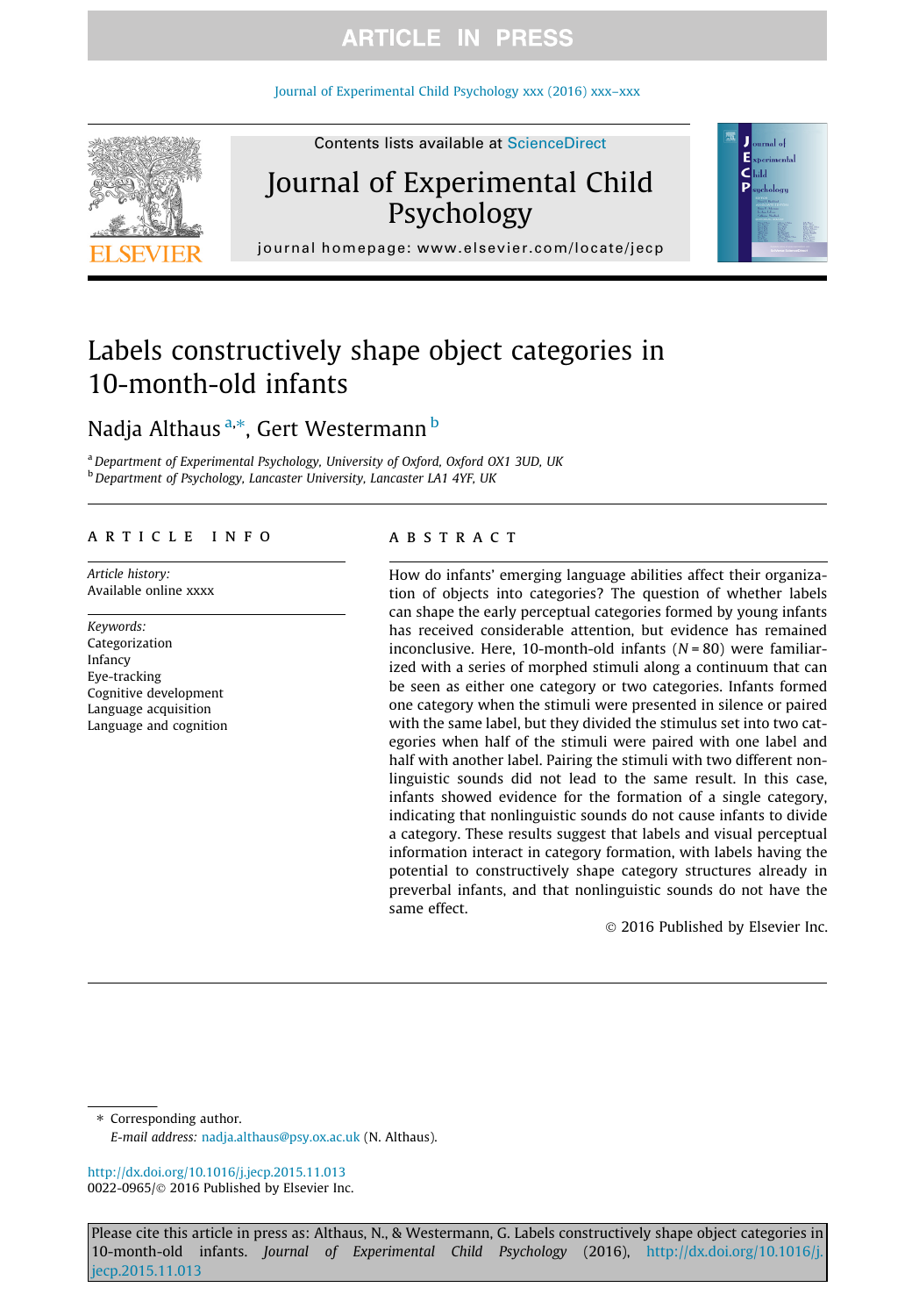# Introduction

One of the central questions in early language and cognitive development is how the emergence of language affects infants' preverbal understanding of the world. During the past 20 years, many studies have shown that even very young infants can rapidly form categories on the basis of the static perceptual features of objects [\(Behl-Chadha, 1996; French, Mareschal, Mermillod, & Quinn, 2004; Mareschal](#page-11-0) [& Quinn, 2001; Oakes, Coppage, & Dingel, 1997; Quinn, 2002, 2004; Quinn & Eimas, 1996](#page-11-0)) and that during the first year of life these early categories are gradually enhanced with more sophisticated knowledge such as feature correlations, sounds, motion, function, and animacy cues [\(Baumgartner](#page-11-0) [& Oakes, 2011; Burnham, Vignes, & Ihsen, 1988; Pauen & Träuble, 2009; Perone & Oakes, 2006;](#page-11-0) [Younger & Cohen, 1986](#page-11-0)). Other research has shown that in older children language can shape object categories by enabling the grouping together of perceptually dissimilar objects (e.g., dogs and whales as mammals) and the separation of similar objects (e.g., bats and birds) into different categories as well as forming the basis for inferences about hidden object properties ([Graham, Kilbreath, &](#page-11-0) [Welder, 2004; Welder & Graham, 2001\)](#page-11-0). There is also evidence that labeling aids object individuation by 12 months of age [\(Xu, Cote, & Baker, 2005\)](#page-12-0), and even younger infants at 9 or 10 months expect different labels to refer to different kinds of object ([Dewar & Xu, 2007, 2009\)](#page-11-0). However, although several studies have investigated the emerging effect of language on categorization during the first year of life, they have yielded little agreement and it is not yet clear how linguistic information interacts with object representations that have developed preverbally.

Two separate questions have been asked about the role of language in infants' object categorization during the first year of life. The first is whether labels can facilitate object categorization, that is, whether the labeling of objects enables infants to form categories that they would not form without labels. The second question is whether, like in older children, labels can override nonverbal perceptual information and change the structure of perceptual categories when visual similarity and category labels are in conflict with each other.

Much of the work exploring early categorization is based on the familiarization/novelty preference procedure [\(Fantz, 1964\)](#page-11-0), which relies on the fact that infants tend to spend more time looking toward novel objects than toward familiar objects. In a typical study, infants are familiarized with a sequence of objects from one category and are then tested with two new objects—one a novel member of the familiarized category and one from a different category. If infants show a looking preference to the object from the new category, it can be concluded that they have formed a category that includes the novel within-category object but excludes the object from the different category. The emerging ability of language to shape categories has been studied in variants of this paradigm in which the objects presented during familiarization are accompanied by auditory labels or other sounds and the effect on infants' looking preferences during test are investigated.

The question of whether labels facilitate category formation has been addressed in several studies by Waxman and colleagues [\(Balaban & Waxman, 1997; Booth & Waxman, 2002; Ferry, Hespos, &](#page-11-0) [Waxman, 2010; Fulkerson & Waxman, 2007; Waxman & Braun, 2005; Waxman & Markow, 1995](#page-11-0)). For example, in a seminal study, [Balaban and Waxman \(1997\)](#page-11-0) showed that infants who were familiarized with a sequence of pig drawings exhibited at test a looking preference for a rabbit over a novel pig only when the familiarization items were accompanied by a labeling phrase (''A pig!") but not a tone sequence. Unsystematic labeling with different novel words did not lead to category formation in 12-month-olds [\(Waxman & Braun, 2005\)](#page-12-0). Other studies have aimed to provide evidence that consistent novel labels facilitate categorization in infants at 6 months of age and even at 3 or 4 months ([Ferry et al., 2010; Fulkerson & Waxman, 2007\)](#page-11-0). This and other work has led to the claim that words serve as ''invitations to form categories," enabling category formation by highlighting commonalities between objects with the same label ([Waxman & Markow, 1995\)](#page-12-0).

However, two considerations appear to weaken this claim. First, as described, many studies have shown that preverbal infants as young as 3 months can form perceptual categories in the absence of any auditory input, and these early categories can be at the basic or superordinate levels [\(Behl-](#page-11-0)[Chadha, 1996; Quinn & Eimas, 1996\)](#page-11-0). On this basis, it seems plausible that, in silence, 9-month-olds may be able to form a perceptual category of the stimuli used in the studies described above (e.g., a

Please cite this article in press as: Althaus, N., & Westermann, G. Labels constructively shape object categories in 10-month-old infants. Journal of Experimental Child Psychology (2016), [http://dx.doi.org/10.1016/j.](http://dx.doi.org/10.1016/j.jecp.2015.11.013) [jecp.2015.11.013](http://dx.doi.org/10.1016/j.jecp.2015.11.013)

**ARTICLE IN PRESS**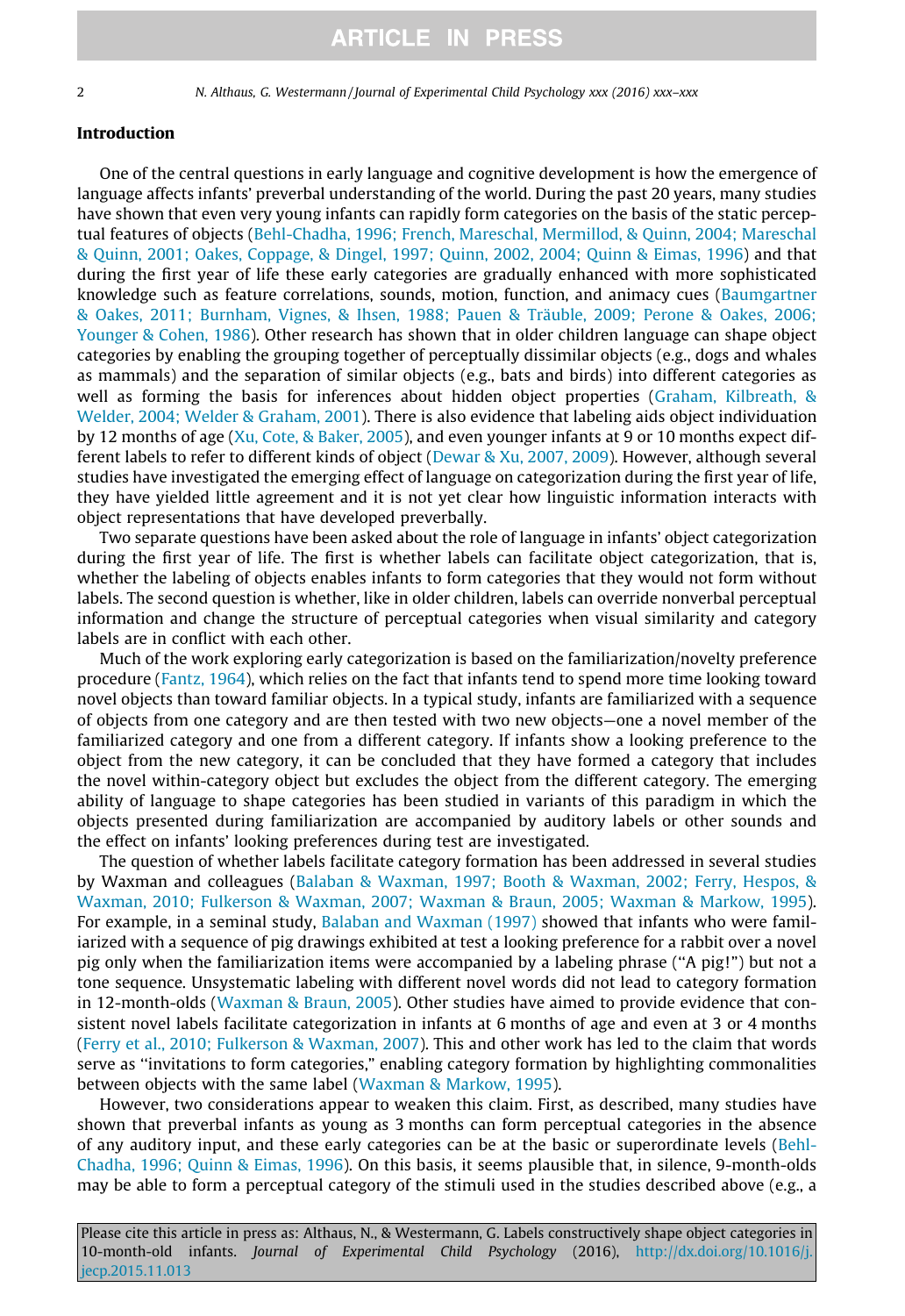category of pigs that is different from rabbits). Because the described labeling studies did not involve a control condition in which the objects were presented in silence, it is difficult to assess whether labels had an effect above and beyond purely visual information ([Plunkett, Hu, & Cohen, 2008; Robinson &](#page-12-0) [Sloutsky, 2007a](#page-12-0)). [Sloutsky and Napolitano \(2003\) and Sloutsky and Robinson \(2008\)](#page-12-0) have aimed to reconcile the results from categorization-in-silence studies and categorization-with-labels studies by arguing that, far from facilitating categorization, auditory information instead interferes with visual processing and, therefore, disrupts category formation when categories would have been formed in silence. According to this ''auditory overshadowing hypothesis," labels disrupt category formation less than other auditory stimuli because they are highly familiar auditory signals. Therefore, visual categories that are learned in silence can still be formed in the presence of labels, but tone sequences usually disrupt visual category formation ([Robinson & Sloutsky, 2007a, 2007b](#page-12-0)).

A second limitation of the described labeling studies is that they familiarized infants with only a single category. Even if we assume that labels have a facilitative effect above and beyond presentation in silence, such a paradigm cannot answer the question of whether labels constructively interact with preverbal representations to shape category structures. It is a well-known finding that infants' attention is maintained longer in the presence of labels compared with silence ([Althaus & Mareschal, 2014;](#page-11-0) [Baldwin & Markman, 1989; Robinson & Sloutsky, 2007a\)](#page-11-0). The processes involved in this longer looking period may well have to do with more intensive visual processing, but not necessarily in the sense of using the information given by the label to adjust category boundaries. In familiarization with a single category, an increase in novelty preference might simply be the outcome of an effectively prolonged stimulus exposure.

The question of a constructive role of category labels can be addressed by familiarizing infants with two separate but visually similar categories with two distinct labels simultaneously. This is similar to word learning studies that test whether infants can associate words and (individual) objects [\(Mani &](#page-12-0) [Plunkett, 2008; Schafer & Plunkett, 1998; Werker, Cohen, Lloyd, Casasola, & Stager, 1998](#page-12-0)). This paradigm can then be used to answer the two questions posed above. If infants do not form categories in silence but are successful under labeling, then labels facilitate category formation. If infants successfully categorize in silence but form different categories under labeling, then labels can serve to override visual information.

[Plunkett and colleagues \(2008\)](#page-12-0) reported a two-category study, using a set of stimuli introduced by [Younger \(1985\).](#page-12-0) These stimuli consisted of two sets of line drawings of schematic animals based on the same set of four distinctive features. In the ''broad" set, features were combined such that there were no discernable clusters of stimuli; the eight stimuli formed a single large category. In the ''narrow" set, the feature values were correlated (e.g., long-necked animals always had thick tails), and based on these correlations two subcategories of four stimuli could be formed. In Younger's study, 10-month-old infants were familiarized with the animal drawings in silence. Younger found that the infants were sensitive to the feature correlations and formed a single category for the broad set but formed two distinct categories for the narrow set. In a separate study, [Younger and Cohen](#page-12-0) [\(1986\)](#page-12-0) showed that 4-month-old infants were not able to make use of feature correlations, indicating that this ability develops between 4 and 10 months of age.

[Plunkett and colleagues \(2008\)](#page-12-0) introduced labeling into [Younger's \(1985\)](#page-12-0) paradigm. When 10 month-old infants were familiarized using the broad stimulus set and were provided with the same label (''Look! Dax!") for every stimulus, they formed one category, just like in silence. Likewise, when infants were familiarized with the narrow stimulus set and heard two different labels corresponding to the two subcategories, they formed two categories, again like in the silent case. However, importantly, when infants saw the narrow stimulus set but heard the same label for each stimulus, they formed a single category. Plunkett and colleagues argued that in this case the labels served to override visual categorization, leading infants to merge two perceptually distinct categories when they shared a common label.

However, these results leave open an alternative explanation, namely that forming two categories in the narrow condition depended on infants' ability to detect feature correlations, an ability that develops between 4 and 10 months of age. It is possible that the added complexity of the condition in which visual information (two categories) and labels (one label) were in conflict led to overloading the infants, resulting in a more shallow processing of the visual information. This explanation is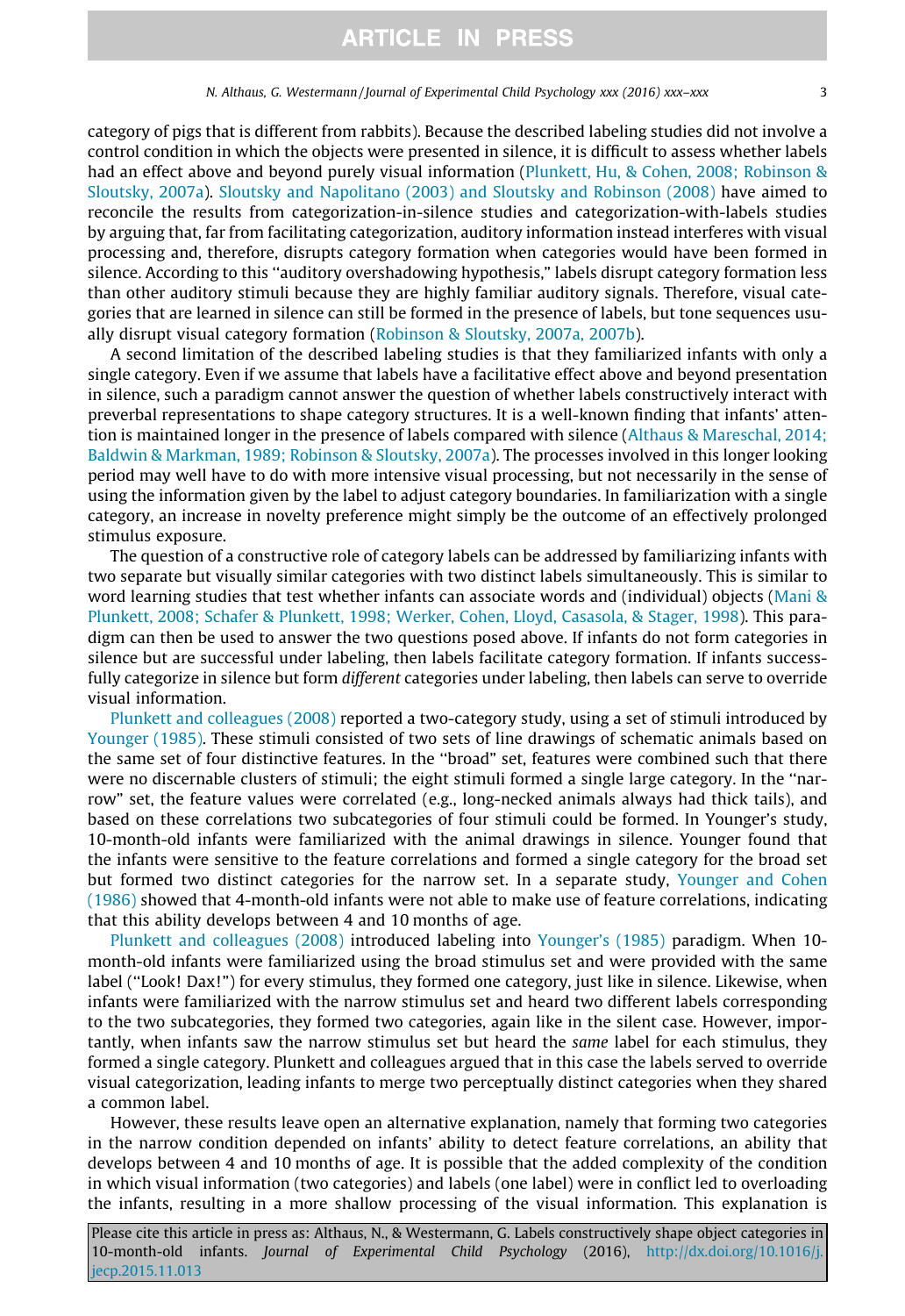#### 4 N. Althaus, G. Westermann / Journal of Experimental Child Psychology xxx (2016) xxx–xxx

compatible with results showing that when complex stimuli (e.g., conflicting visual and auditory information) overload the learning system, infants can regress to an earlier level of processing—here, that of 4-month-olds ([Cohen, Chaput, & Cashon, 2002\)](#page-11-0). In this case, instead of infants constructively using label information to merge two distinct categories, they could merely have failed to detect the feature correlations that define the two categories in the first place and, like 4-month-olds, formed a single category of the visual stimuli. One way in which to exclude the possibility that labels merely lead to shallower object processing is to conduct a study with a similarly ambiguous visual stimulus set that is in the absence of labels perceived as a single large category but that is parsed into two subsets when two distinct labels are presented. In other words, distinct labels cause infants to divide a large category rather than a single label causing them to merge two sets of objects. In this case, deeper processing is a prerequisite for the change in category boundary because a more detailed representation is necessary for subcategory formation. Such a result would constitute evidence for a constructive effect of labels. This is the approach taken in our study.

In sum, previous work with infants at the transition to language has not provided a coherent picture of how nonlinguistic and linguistic information interact in category formation. In particular, the central question of whether labels can guide the structure of object categories in preverbal infants remains open. Demonstrating such a constructive role requires the following methodological considerations. First, a labeling condition should be contrasted with a silent condition to ensure that labels have an effect beyond the visual information alone. Second, infants should be familiarized with a stimulus set that allows parsing into one or two categories to show that labels can shape the encoded category structure in a way that goes beyond merely enhancing attention. Third, the task should be designed so that category formation in the presence of labels cannot be explained by the processing of less visual detail than when familiarized in silence. A fourth point concerns the difficulty of ensuring that looking preferences represent novelty preference rather than familiarity preference. Previous work has demonstrated that infants' mode of preference can change as a function of task complexity or duration of exposure ([Hunter, Ames, & Koopman, 1983; Roder et al., 2000](#page-11-0)). Because the addition of (one or more) auditory stimuli arguably changes task complexity, a test trial including a visually novel test item is necessary to establish whether infants display a novelty preference (longer looking at the novel test item) or a familiarity preference (shorter looking at the novel stimulus) [\(Cohen, 2004;](#page-11-0) [Oakes, 2010\)](#page-11-0). Note that [Plunkett and colleagues \(2008\)](#page-12-0) did not include a novel test stimulus, which complicates interpretation of their results.

Here, we describe a study based on these considerations. We presented infants with a set of objects that we expected to be perceived as a single category when viewed in silence, and we asked whether pairing half of the objects with one label and half with another label would lead infants to split the objects into two categories according to their labels. This would require infants to use more detail for categorization with labeling than in the silent condition.

We constructed a set of stimuli by morphing a drawing of one novel animal into a drawing of a distinct second animal in a fixed number of steps, thereby obtaining a set of perceptually equidistant stimuli over which it was possible to define categories as well as subcategories (at either end of the morphing continuum) and their averages.

The overall logic of our study followed that of [Younger \(1985\)](#page-12-0), but here differences between objects were based not on the variation in distinct features but rather on a holistic difference achieved by the morphing process. Infants were familiarized with eight objects either in silence, with one label, or with two labels. If labels serve to constructively shape category structure, infants should form a single category comprising all stimuli when familiarized in silence or when accompanied by a single label but should form two categories when two distinct labels are provided.

### Experiment 1

# Method

#### Participants

A total of 63 full-term 10-month-old infants participated in this study (mean age = 302 days; 28 girls). Infants were randomly assigned to either a silent condition ( $n = 20$ ), a two-label condition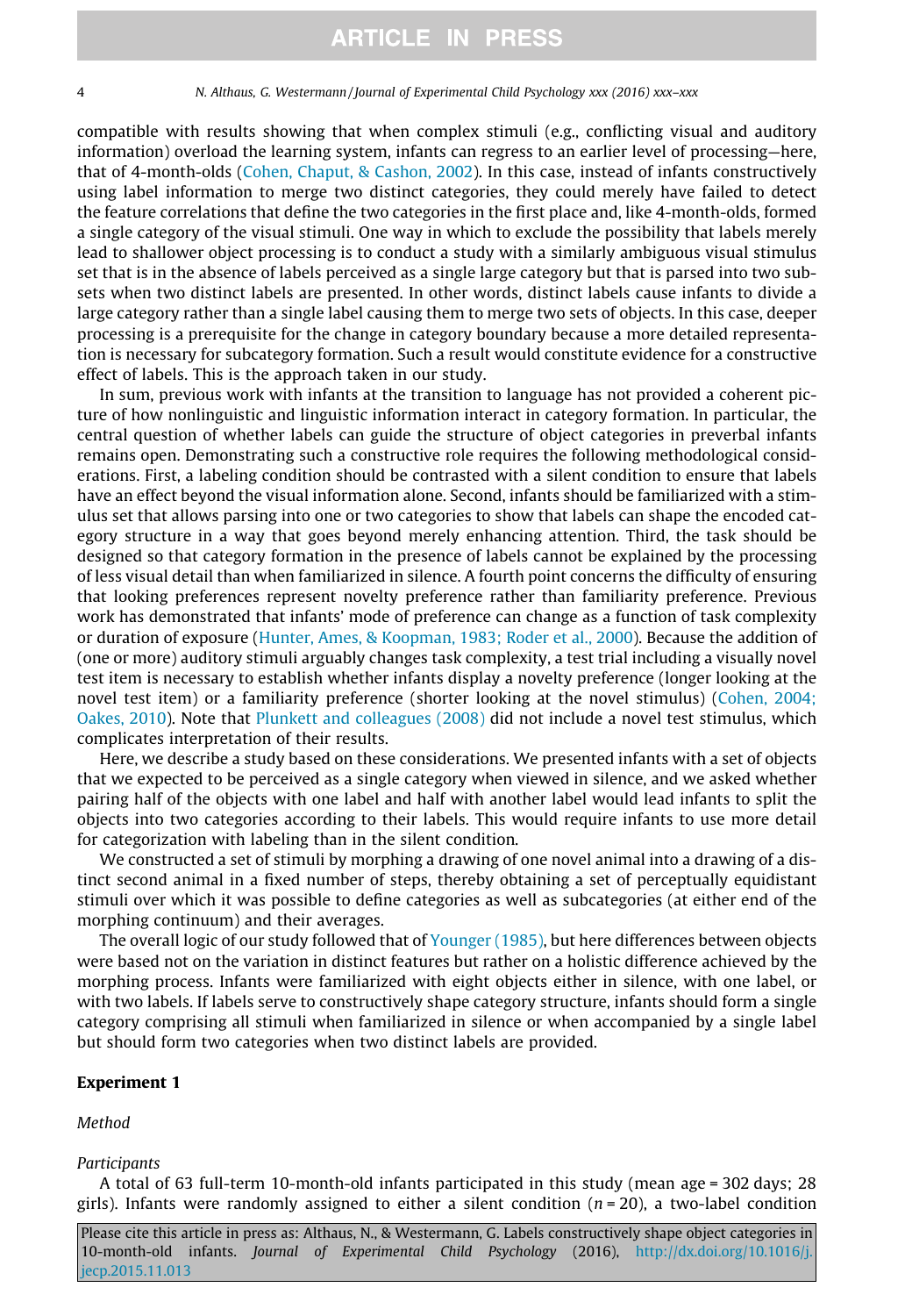$(n = 20)$ , or a one-label condition  $(n = 23)$ . One additional infant was tested but excluded due to technical problems. Infants were recruited on a voluntary basis via local advertisements. Informed consent was received from the caregivers, and infants received a small gift for their participation.

### Stimuli and design

Visual stimuli. The familiarization and test stimuli are depicted in [Fig. 1.](#page-5-0) All stimuli were obtained by morphing Stimulus 1 into Stimulus 19 in 18 steps using the software MorphMagic. To ensure discriminability of the individual exemplars, only every second morphed image was used in the familiarization set. The gap between Stimuli 7 and 13 ensured that there was a visual grounding for a division into two separate subcategories (Stimuli 1, 3, 5, and 7 and Stimuli 13, 15, 17, and 19, respectively). Choice of test stimuli followed the design of [Younger's \(1985\)](#page-12-0) study. It was assumed that infants forming one broad category would find the overall average stimulus (here, Stimulus 10) less novel than more peripheral stimuli (here, Stimuli 4 and 16). Conversely, infants who form two categories should find the overall average more novel because it falls between the categories but should not show preference for the peripheral stimuli because they now fall into the center of each of the two categories. A novel test animal was constructed to establish whether infants were showing novelty or familiarity preference at test.

The familiarization stimuli were depicted against a white background and presented on either the left or right half of the screen (counterbalanced such that no regular structure emerged). Stimuli subtended approximately 16 degrees visual angle on the screen. Roughly half of the infants saw the stimuli facing left, and the other half saw them facing right. The test stimuli were depicted pairwise facing in the same direction as the familiarization stimuli, either depicting the overall average (10) next to one of the subcategory averages (4 or 16) or depicting one of the average objects (10, 4, or 16) alongside the novel animal. This novel animal had been constructed to have the same configuration as the overall average (10) but different individual features. Features were chosen to correspond to those that were relevant to discriminate original animal drawings that served as the basis for morphing (e.g., tail, feet, ornament on tummy, wings, head shape) but looked different enough to be easily discriminable.

Auditory stimuli. The auditory stimuli were the phrases ''Look, a geepee!" and ''Look, a boota!" recorded digitally from a female native speaker of British English in enthusiastic, infant-directed speech. The label (''A geepee!"/''A boota!") was repeated twice, thereby occurring three times per stimulus. The onset of the first auditory phrase was at 2000 ms after the onset of the visual stimulus, with the labeling phrase ("A geepee!"/"A boota!") repeated at 5000 and 8000 ms after stimulus onset. In the two-label condition, half of the infants heard the label ''geepee" with Stimuli 1, 3, 5, and 7 and heard the label "boota" with Stimuli 13, 15, 17, and 19—and vice versa for the other half of the infants. In the one-label condition, half  $(n = 12)$  of the infants heard "geepee" paired with all eight stimuli, and the other half heard ''boota" paired with all eight stimuli.

# Procedure

After a warm-up phase during which the experimenter explained the procedure and obtained written consent, infants were seated on the parent's lap at a distance of approximately 65 cm from a 22 inch screen. A 9-point calibration sequence was used to calibrate a Tobii X120 remote eye tracker (sampling frequency = 120 Hz, system accuracy = 0.5 degrees). During this procedure, a small animated object with accompanying sound was displayed at nine locations (left, center, and right for top, middle, and bottom row) on the screen. Calibration was repeated up to three times or until all nine points had been calibrated successfully.

After the calibration procedure, infants were presented with the eight familiarization stimuli, shown in a pseudorandomized order for on average  $9750$  ms ( $SE = 22$ ) each. Individual sequences were obtained by using three Latin squares of three pseudorandom sequences, ensuring that no more than three consecutive stimuli were from the same subcategory. In the label conditions, infants heard the labels as described above. Prior to the first trial, and in between all subsequent trials, small animated video clips were shown at the center of the screen to direct infants' attention to this location. Their duration varied between 800 and 1800 ms.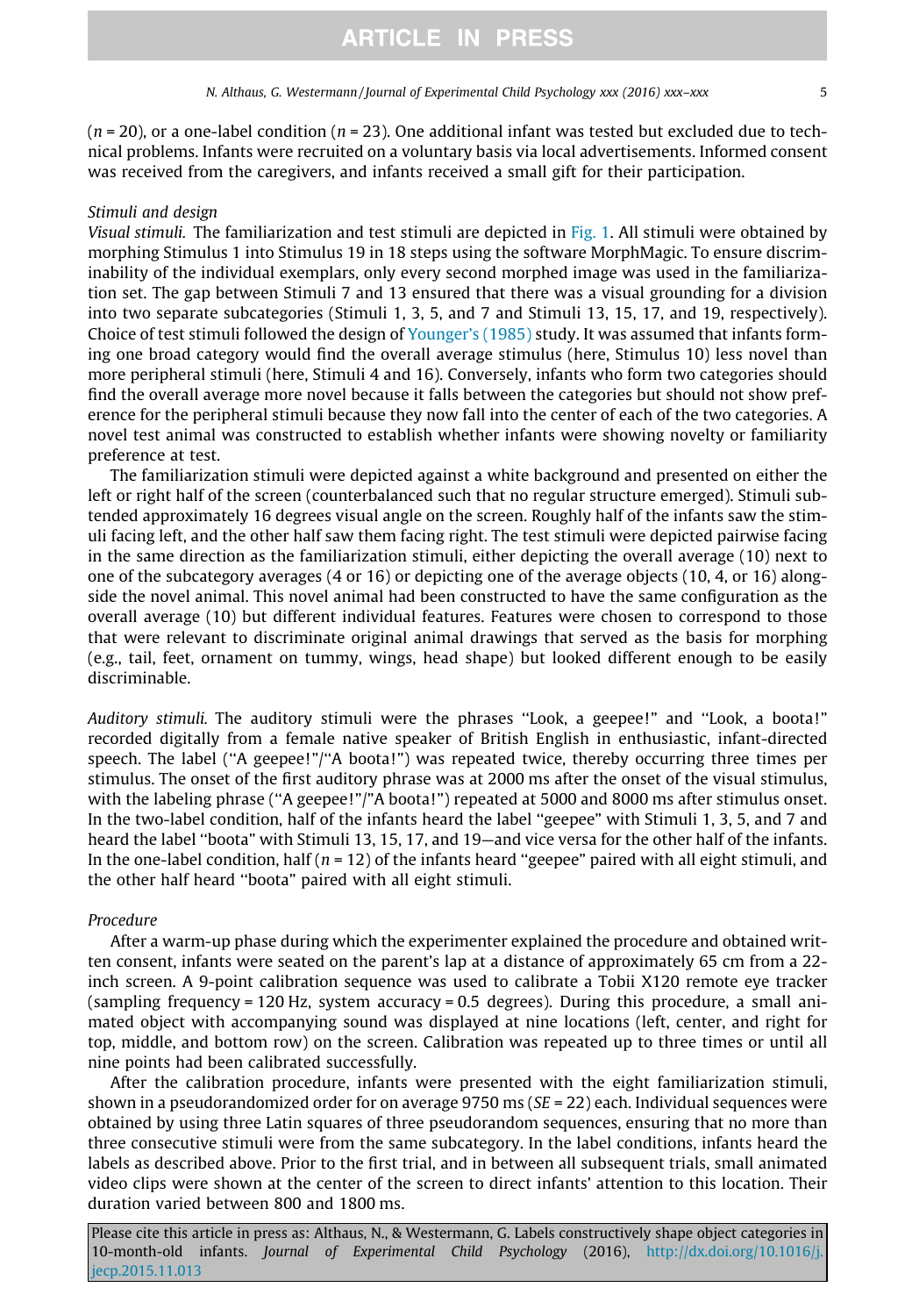<span id="page-5-0"></span>6 N. Althaus, G. Westermann / Journal of Experimental Child Psychology xxx (2016) xxx–xxx





The familiarization phase was followed by a test phase consisting of six trials of 10 s each. The first and second, third and fourth, and fifth and sixth test trials were identical apart from left/right positioning of the test stimuli. The first two test trials always paired the overall average (Stimulus 10) with one of the subcategory averages (Stimulus 4 or 16, counterbalanced). The order of Test Trials 3/4 and 5/6 was counterbalanced; these presented infants with (a) the novel item paired with the overall average and (b) the novel item paired with the same subcategory average that was used on Test Trials 1 and 2 (i.e., each child either saw the subcategory average, 4, on Test Trials 1, 2, and either 3 and 4 or 5 and 6, or they saw the subcategory average, 16, on these four trials). The reason for always presenting the pair of overall average and subcategory average at the start of the test phase was that this is the most sensitive contrast and needs to be presented while infants are at the peak of familiarity with the target stimuli. In particular, there is the possibility that once the novel stimulus has been presented, the overall average and subcategory averages will appear equally uninteresting to participants regardless of the category structure established by the end of familiarization.

The location (left/right) of the items on Test Trials 1, 3, and 5 was counterbalanced across infants. The test trials were silent in all conditions.

# Results

# Looking time during familiarization

To assess whether familiarization had occurred, we compared average looking times during the first four and last four familiarization trials in all three conditions. The data were submitted to a mixed two-way analysis of variance (ANOVA) with the between-participants factor condition (silent, twolabel, or one-label) and the within-participants factor block (Block 1 [Trials 1–4] or Block 2 [Trials 5-8]). There were significant main effects of condition,  $F(2, 60) = 15.357$ ,  $p < .001$ , and block,  $F(1, 60) = 14.563$ ,  $p < .001$ . The interaction between condition and block was not significant  $(F = 0.087, p = .917)$ . Post hoc tests confirmed that infants in both label conditions had longer looking times than those in the silent condition (two-label:  $M = 8275$  ms,  $SE = 280$ ; one-label:  $M = 8274$  ms,  $SE = 271$ ; silent:  $M = 6249$  ms,  $SE = 271$ ; both ps < .001, Bonferroni-adjusted). Looking times between one- and two-label conditions did not differ significantly ( $p = .59$ ). This result is consistent with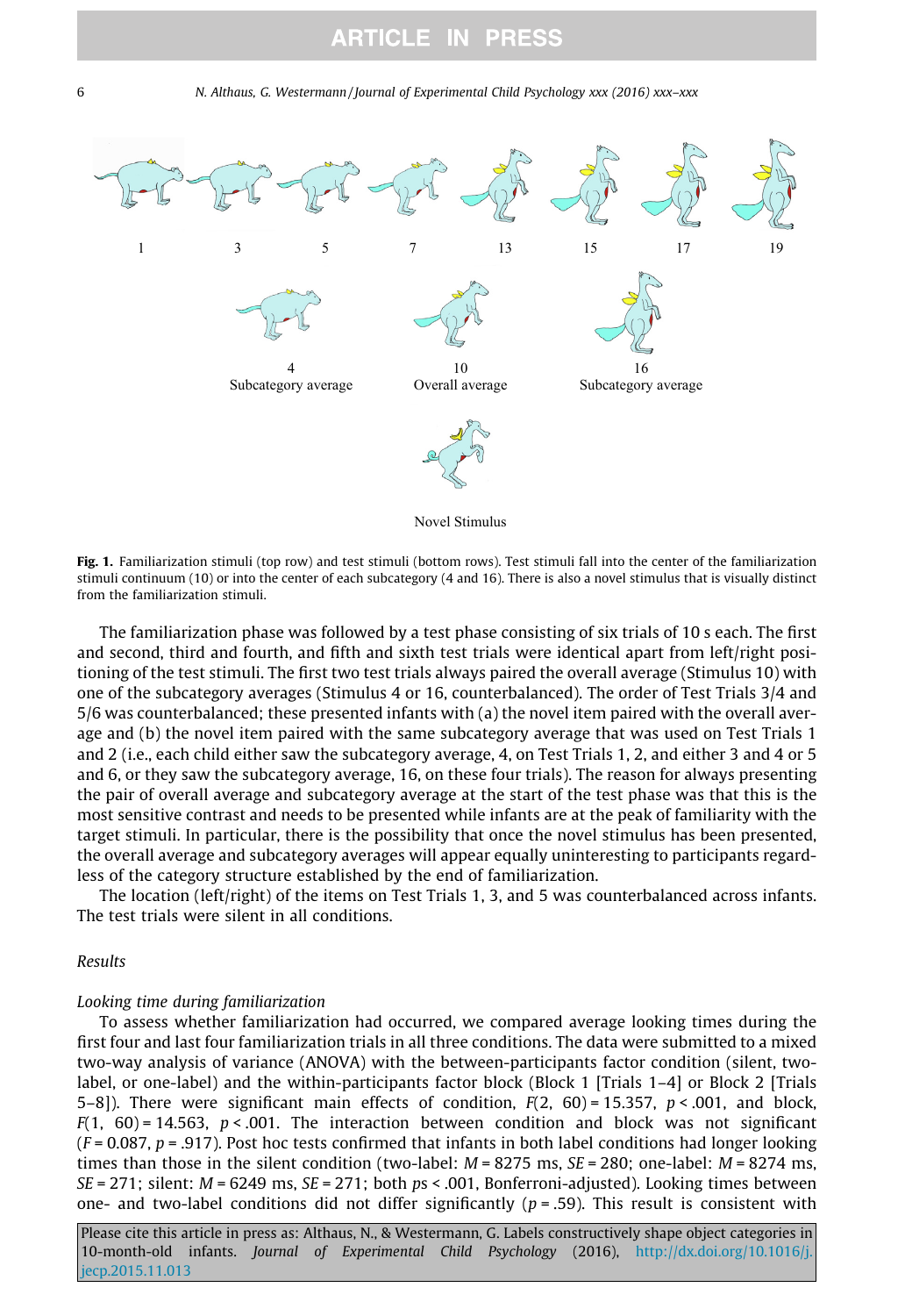previous studies showing longer looking under auditory input than in silence ([Robinson & Sloutsky,](#page-12-0) [2007a](#page-12-0)). Furthermore, average looking times during Block 1 ( $M = 7763$  ms,  $SE = 160$ ) were higher than those during Block 2 ( $M = 7113$  ms,  $SE = 189$ ;  $p < .001$ , Bonferroni-adjusted), as demonstrated by a paired t-test on the collapsed data. This indicates that infants across all conditions had become familiarized by the end of the familiarization phase.

# Preferential looking during test trials

Test trial results are given in [Table 1](#page-7-0) (proportions and test results) and [Table 2](#page-7-0) (absolute looking times). For the first two test trials, a preference score for the overall average object was obtained for each infant by dividing the total looking time at the overall average object (Stimulus 10) by the total looking time on that trial. For the remaining four test trials, a novelty preference score was obtained for each infant by dividing the looking time at the novel object by the total looking time on that trial. Preference scores for each pair of test trials (1 and 2, 3 and 4, and 5 and 6) were calculated as the average between the two.

A mixed effects ANOVA with the between-participants factor condition (silent, two-label, or onelabel) and the within-participants factor test trial (novel vs. overall average or novel vs. subcategory average) revealed a significant interaction of condition and test trial,  $F(2, 59) = 4.96$ ,  $p = .010$ .<sup>1</sup> The main effects of condition,  $F(2, 59) = 0.467$ ,  $p = .629$ , and test trial,  $F(1, 59) = 0.013$ ,  $p = .91$ , were not significant. Planned comparisons against chance (.50) were conducted for each test trial in order to test whether infants preferred one stimulus over the other. In the silent condition, infants showed no preference for either stimulus when the subcategory averages and overall average stimuli were paired,  $t(19) = 0.67$ ,  $p = 0.512$ . Similarly, there was no looking preference in the pairing of the novel stimulus and the subcategory average,  $t(18) = 1.10$ ,  $p = .27$ . However, infants exhibited a preference for the novel stimulus when it was paired with the overall average stimulus,  $t(18) = 4.36$ ,  $p < .001$ ,  $d = 1.00$ ). This looking pattern indicates that the overall average, but not the subcategory averages, was more familiar than the novel exemplar. These results, therefore, indicate that in the silent condition infants formed a single category.

In the two-label condition, results for Test Trials 1 and 2 again showed no preference for either item,  $t(19) = 0.279$ ,  $p = .78$ . For the remaining test trials, the results from the silent and one-label conditions were reversed; infants showed no preference when the overall average and novel item were paired,  $t(19) = 0.79$ ,  $p = .43$ , but had a preference for the novel stimulus when paired with the subcategory averages,  $t(19) = 4.17$ ,  $p < .001$ ,  $d = 0.94$ . These results indicate the formation of two categories in the two-label condition, resulting in the subcategory averages being perceived as familiar and the overall average stimulus being perceived as novel.

Results in the one-label condition resembled those in the silent condition; with no preference on the first two test trials,  $t(22) = 0.97$ ,  $p = .34$ , infants exhibited a significant novelty preference for the novel test item when it was paired with the overall average,  $t(22) = 2.57$ ,  $p = .017$ ,  $d = 0.54$ , but not when it was paired with the subcategory averages,  $t(22) = 0.438$ ,  $p = .66$ . As in the silent condition, this pattern of results indicates that the infants formed one category when all objects were paired with the same label.

Taken together, these results indicate that infants in the silent condition and in the one-label condition formed a single category comprising all eight familiarization items, but they formed two categories when the objects were paired with two labels.

# Discussion

Experiment 1 showed that infants formed a single category when objects were presented in silence and when they were paired with a single label. In contrast, infants split this category in two when the

 $<sup>1</sup>$  To ensure that results were not affected by either the order of test trials or the particular subcategory average used as the test</sup> item (4 or 16), we subjected the data from Experiments 1 and 2 to a mixed effects ANOVA with the repeated factor trial type (novel vs. overall average or novel vs. subcategory average) and the between-participants factors condition (silent, one-label, or twolabel; two-tone, Experiment 2), trial order (overall average first or subcategory average first), and subcategory average number (4 or 16). This revealed a significant interaction between trial type and condition,  $F(3, 63) = 4.765$ ,  $p = .005$ , and a main effect of condition,  $F(3, 61) = 3.441$ ,  $p = .022$ . No other effects were significant (all  $Fs < 1.81$ ,  $ps > .15$ ). Therefore, we conclude that there were no effects of test order and subcategory average number.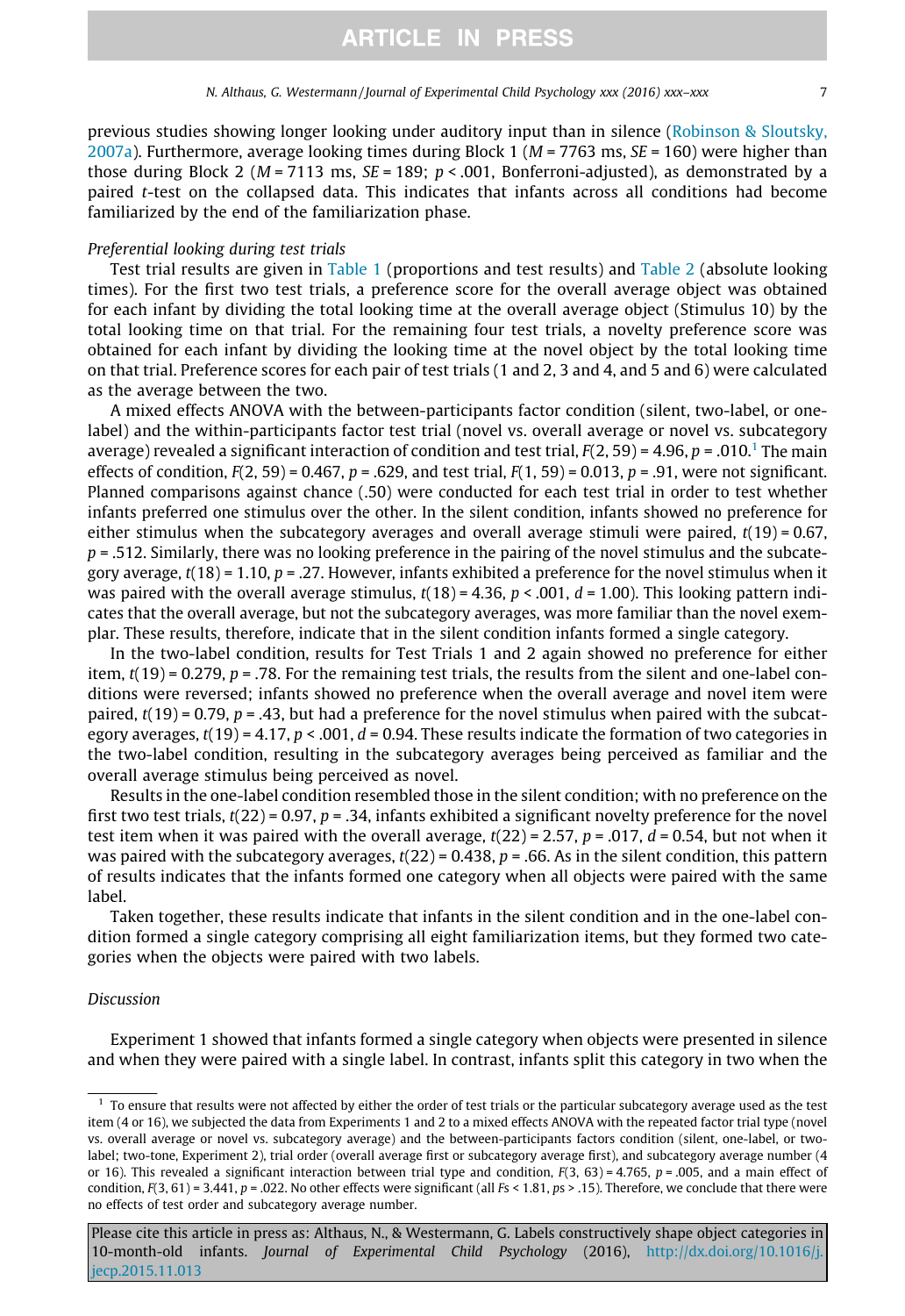#### <span id="page-7-0"></span>8 N. Althaus, G. Westermann / Journal of Experimental Child Psychology xxx (2016) xxx-xxx

#### Table 1

Average preference scores obtained in the test trials of Experiments 1 and 2.

| Condition               | Overall average vs.<br>subcategory average<br>$(10 \text{ vs. } 4/16)$ |      | Novel vs. overall<br>average (novel vs. 10) |      | Novel vs. subcategory<br>average (novel vs. $4/16$ ) |      |
|-------------------------|------------------------------------------------------------------------|------|---------------------------------------------|------|------------------------------------------------------|------|
|                         | M(SE)                                                                  |      | M(SE)                                       |      | M(SE)                                                |      |
| Silent                  | .52(.02)                                                               | 0.67 | $.60(.02)$ **                               | 4.36 | .54(.03)                                             | 1.10 |
| Two-label               | .51(.03)                                                               | 0.26 | .52(.03)                                    | 0.78 | $.64(.03)$ **                                        | 4.19 |
| One-label               | .52(.02)                                                               | 0.80 | $.55(.03)^*$                                | 2.07 | .53(0.04)                                            | 0.64 |
| Two-tone (Experiment 2) | .55(.04)                                                               | 1.48 | $.46(.02)$ (*)                              | 2.01 | .48(.02)                                             | 1.13 |

Note. Proportions given were directed at the underlined stimulus. Averages marked with two asterisks (\*\*) were significant at the .001 level, and averages marked with one asterisk (⁄ ) were significant at the .05 level. Averages marked with an asterisk in brackets (⁄ ) were marginally significant.

#### Table 2

Average looking times obtained in the test trials of Experiments 1 and 2.

| Condition      | Overall average vs. subcategory<br>average $(10 \text{ vs. } 4/16)$ | Novel vs. overall average<br>(novel vs. 10) | Novel vs. subcategory average<br>(novel vs. 4/16) |
|----------------|---------------------------------------------------------------------|---------------------------------------------|---------------------------------------------------|
|                | M(SE)                                                               | M(SE)                                       | M(SE)                                             |
| Silent         | 2691 (276)                                                          | 3530 (347)                                  | 3203 (395)                                        |
| Two-label      | 3326 (341)                                                          | 3601 (268)                                  | 3018 (281)                                        |
| One-label      | 3471 (277)                                                          | 3265 (260)                                  | 2824 (257)                                        |
| Two-tone       | 3004 (333)                                                          | 2991 (226)                                  | 2748 (336)                                        |
| (Experiment 2) |                                                                     |                                             |                                                   |

Note. Average looking times are given in milliseconds and were directed at the underlined stimulus.

objects were paired with two distinct labels. Infants who were familiarized with the visual stimuli in silence appeared to accept a large variety of head shapes, leg types, and body posture as possible realizations of the target category. Infants' preferences during the test phase indicated that in the silent condition they integrated all of the different familiarization exemplars into a single category representation whose prototype was the overall average (see also [Younger & Gotlieb, 1988](#page-12-0), for evidence that infants form prototype representation for perceptual categories). In contrast, infants distinguished between the two subsets at either end of the morphing continuum when the same objects were accompanied by two different labels, forming two more restrictive exclusive categories. If this result were due to labels merely enhancing visual processing overall (i.e., the trials simply being more interesting in the presence of speech), we would expect two categories to be formed regardless of how many different labels accompanied the visual stimuli. This is not the case; when a single label was presented with all stimuli, infants formed just one large category. Our results, therefore, suggest that infants tracked the correspondences between labels and object features. Furthermore, the current pattern of results is incompatible with the auditory overshadowing hypothesis, which predicts that visual processing in the presence of labels is less detailed than in silence; to form two categories, infants needed to process more detailed visual information to enhance the perceptual difference between the objects in the two subcategories. In particular, our findings indicate that the condition with the largest amount of novel auditory stimulation (two novel labels) leads to the most detailed representation (two separate subcategories). Together, therefore, these results provide unequivocal evidence that labels can have a constructive role in category formation in infants prior to their first productive use of language.

One open question with regard to infants' performance on the test trials is why infants in all three conditions did not exhibit any preference on the first two test trials contrasting the overall and subcategory averages. A possible explanation is that novelty preference depends on a sort of ''feature popout." Because the stimuli were obtained using morphing, there were no clearly identifiable feature differences between stimuli presented side by side, that is, between the overall average stimulus (10)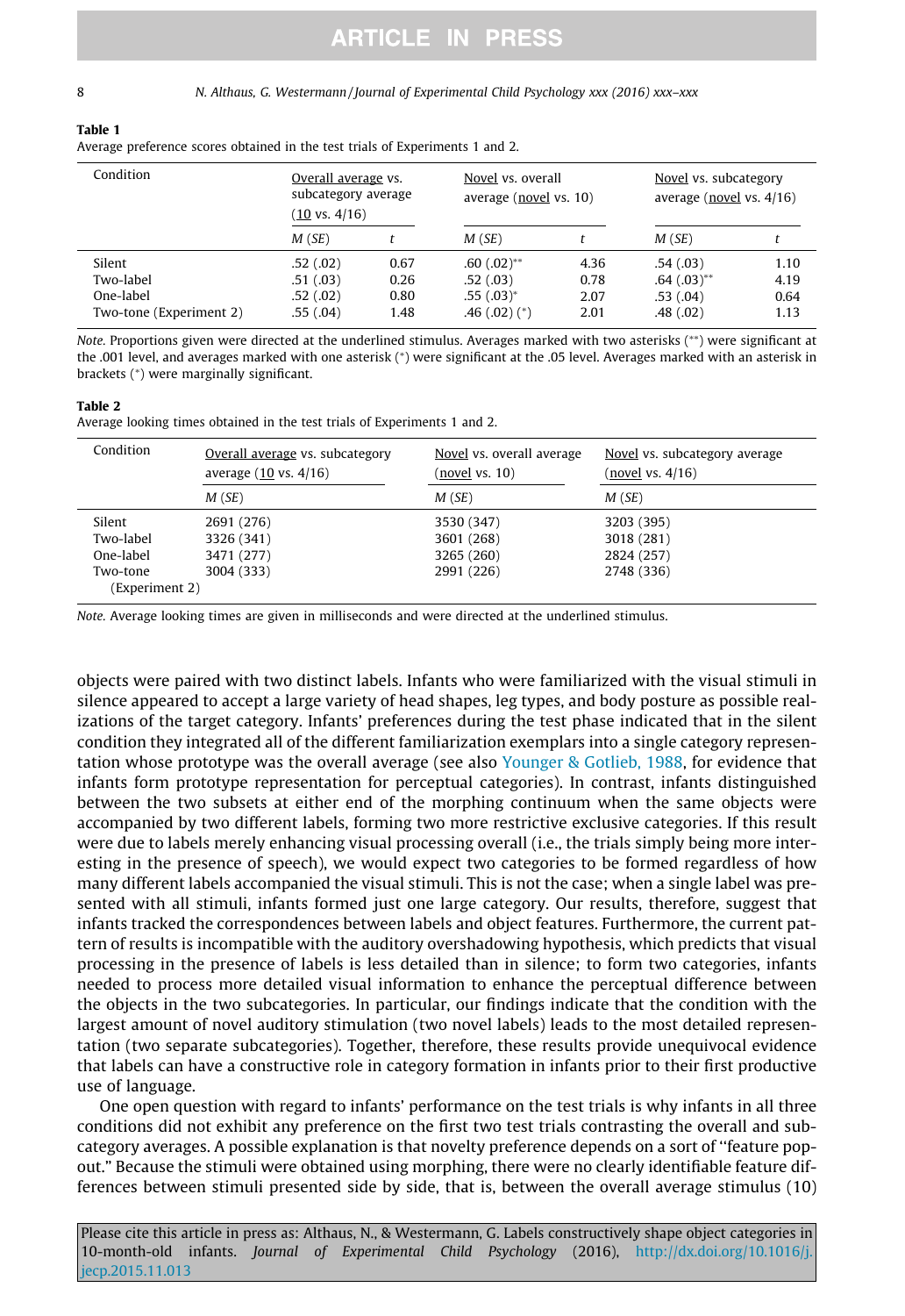and the two subcategory averages (4 and 16). It seems plausible that the lack of clear novelty could have prompted infants to compare stimuli, resulting in overall similar looking times to both test items. Specifically, none of the stimuli used here (the overall average, 10, and the subcategory averages, 4 and 16) violates the familiarized category structure. Even if an infant has formed two categories during familiarization and, therefore, the overall average (10) is perceived as relatively novel, the infant could attempt to integrate this stimulus into the previously constructed category structure by merely extending the category boundaries without needing to completely re-form the categories. Similarly, if the infant has formed one category, the subcategory average is not implausible as a category member but merely further away from the overall category average.

Infants' looking patterns on test trials containing a novel stimulus suggested competition effects between the two test stimuli presented side by side; pop-out of the features of the novel stimulus creates a novelty effect, and if the other stimulus is perceived as highly familiar, it presents no competition to the novel item. In contrast, if the other item is perceived as less familiar, infants will spend time exploring the novel stimulus but also scan the other item because more processing is necessary to incorporate it into the established category. In other words, competition between the test items here, or lack thereof, reveals how different category boundaries have been formed.

One remaining open question is whether the observed constructive effect for labels in category formation is specific to language or whether it extends to other forms of auditory input. In the work by Waxman and colleagues ([Balaban & Waxman, 1997; Ferry et al., 2010; Fulkerson & Waxman, 2007](#page-11-0)), labels were contrasted with tone sequences and differential effects were found. However, as discussed above, these differences were interpreted by Sloutsky and colleagues as being due to the different familiarity of speech sounds and nonspeech sounds. Even in studies that did not find positive effects for labels, nonlinguistic sounds had a more detrimental impact than labels ([Robinson & Sloutsky, 2007a\)](#page-12-0). Finally, the study by [Plunkett and colleagues \(2008\)](#page-12-0), which is so far the best controlled study, did not involve a nonspeech sound condition. Therefore, to establish whether labels take a special role in shaping visual categories, we tested an additional group of infants on a nonlinguistic sound condition.

# Experiment 2

The design and procedure for this experiment were identical to the two-label condition in Experiment 1 except that instead of auditory labels, nonlanguage sounds were played.

### Method

#### **Participants**

A total of 17 10-month-old infants participated in this experiment (mean age = 300 days; 8 girls). A further 6 infants were excluded due to fussiness ( $n = 1$ ) or technical problems ( $n = 5$ ).

### **Materials**

The visual stimuli were the same as in Experiment 1. Two sounds were used: a tingling bell sound and a wooden xylophone tone sequence. Each sound lasted 1 s. Each sound was played three times during the presentation of a picture, starting at 2000, 5000, and 8000 ms after stimulus onset. Half of the infants heard the bell sound with Stimuli 1, 3, 5, and 7 and the xylophone sound with Stimuli 13, 15, 17, and 19—and vice versa for the other half of the infants.

# Procedure

The procedure was identical to that in Experiment 1.

# Results

# Familiarization

A paired t-test on average looking times for Blocks 1 and 2 of familiarization (Block 1 [Trials 1–4] or Block 2 [Trials 5–8]) revealed that there was a trend for infants to begin to habituate by the second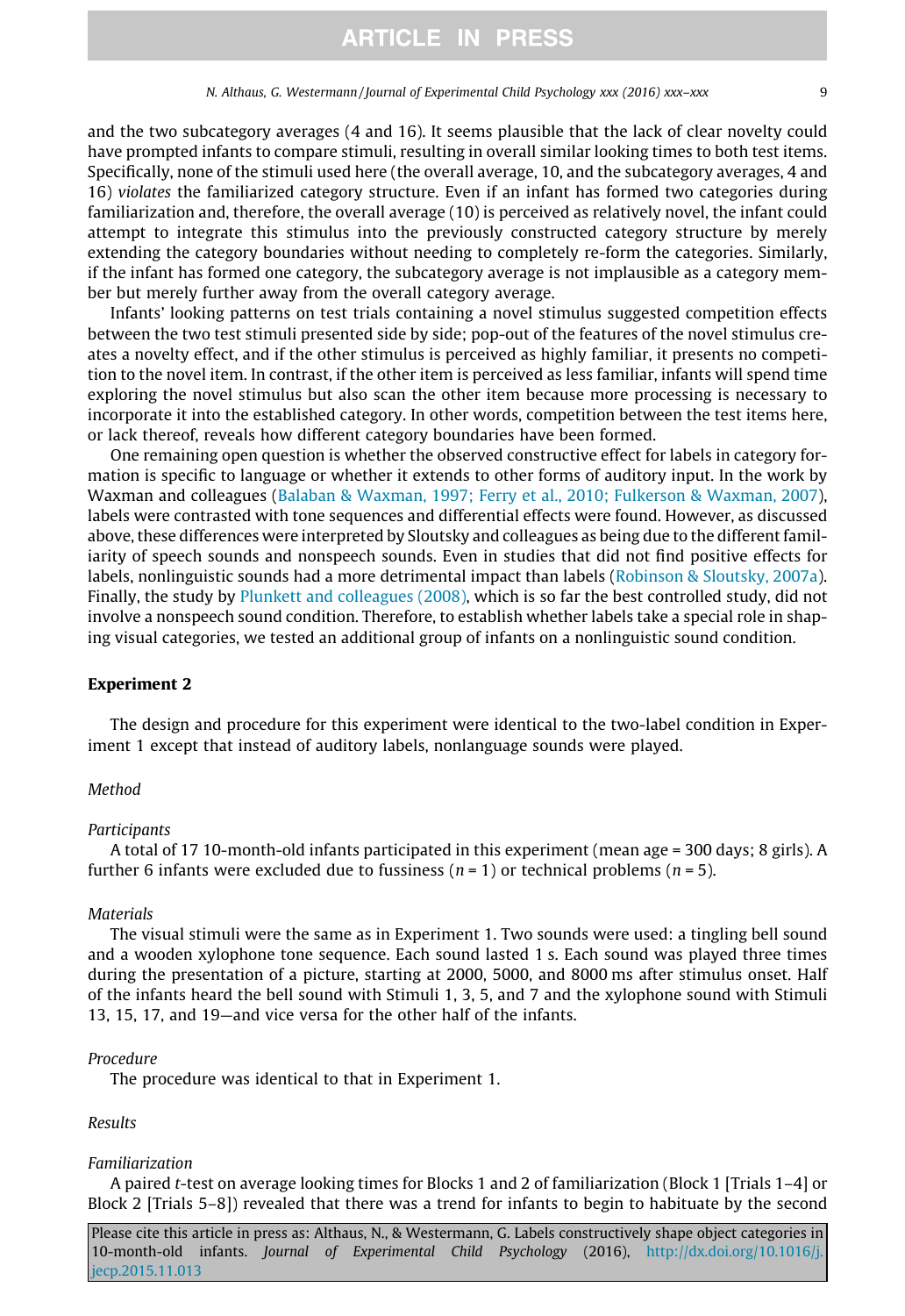10 N. Althaus, G. Westermann / Journal of Experimental Child Psychology xxx (2016) xxx–xxx

block of familiarization (Block 1:  $M = 6937$  ms,  $SE = 446$ ; Block 2:  $M = 5999$  ms,  $SE = 573$ ),  $t(16) = 2.033$ ,  $p = 0.059$ . An ANOVA on the average looking time per trial was conducted to compare looking time during familiarization in Experiment 2 with the conditions of Experiment 1. This revealed a significant effect of condition,  $F(3, 76) = 10.13$ ,  $p < .0005$ . Post hoc comparisons showed that infants in Experiment 2 spent approximately equal amounts of time gazing at the stimuli ( $M = 6468$  ms,  $SE = 336$ ) as those in the silent condition of Experiment 1 ( $p > .99$ ); that is, they exhibited shorter familiarization looking times than infants in the labeling conditions (one-label:  $p = .023$ ; two-label:  $p = .001$ ).

# Test trials

Looking preference scores for all test trials are shown in [Table 1.](#page-7-0) Test trials and calculation of looking preferences were the same as in Experiment 1. For Test Trials 1 and 2 (overall average vs. subcategory average), the preference score did not differ from chance,  $t(16) = 1.48$ ,  $p = .16$ , two-tailed. In test trials pairing the novel stimulus with the overall average stimulus, there was a marginally significant preference for the familiar item (i.e., the overall average) over the novel item,  $t(16) = 2.01$ ,  $p = .061$ ,  $d = -0.49$ . On the test trials pairing the novel stimulus with a subcategory average, infants did not reliably prefer either stimulus on these two test trials (*t*-test on average preference scores:  $t(16) = 1.13$ ,  $p = 0.28$ ). In summary, infants' results differed from those found in Experiment 1. The marginal familiarity preference exhibited when the novel stimulus was paired with the overall overage stimulus indicates that infants formed a single category in the two-tone condition of Experiment 2.

# Discussion

The two-label condition in Experiment 1 revealed that pairing objects from a single category with two labels led infants to split the category into two separate categories. Pairing the visual stimuli with two nonlinguistic tones did not have the same effect. The only (marginal) preference shown by the infants was one for the overall average when it was paired with the novel item. This looking pattern can only be interpreted as a familiarity preference. As described above, familiarity preferences can occur when the familiarization stimuli are complex and/or infants have not become sufficiently familiarized during training.

In line with our interpretation of the results in Experiment 1, we need to interpret the familiarity preference here as indicative of infants forming a single category over the familiarization stimuli. This means that despite the presence of two distinct auditory stimuli, infants are not persuaded that there are two visual categories—in contrast to the label condition, where their category representation was guided by the structure provided by the labels.

This result is compatible with the auditory overshadowing hypothesis in the sense that infants (a) seem to struggle with category formation, as indicated by the marginal test preference, and (b) do not use the auditory stimuli to group the visual objects. Therefore, nonlinguistic tone stimuli, unlike labels, appear to interfere with infants' processing of visual material. Although category formation per se does not appear to be disrupted in Experiment 2, the finding is consistent with results from previous studies showing that nonlinguistic sounds do not facilitate category formation ([Balaban &](#page-11-0) [Waxman, 1997; Ferry et al., 2010; Fulkerson & Waxman, 2007; Robinson & Sloutsky, 2007a;](#page-11-0) [Sloutsky & Robinson, 2008](#page-11-0)).

# General discussion

Our aim in this work was to investigate how object labels interact with visual information during category formation in preverbal 10-month-old infants. Although a body of literature that has addressed this question exists, we argued that methodological considerations left the results of these experiments inconclusive. We argued that to investigate whether labels can constructively guide category formation and override visual similarities in young infants it is necessary to (a) familiarize infants on a set of stimuli that could be parsed into one or two categories, (b) test infants under varying labeling conditions (silence, one label, and two labels), (c) include a novel test stimulus to ascertain whether at test infants show a novelty or familiarity preference, and (d) construct the stimulus set so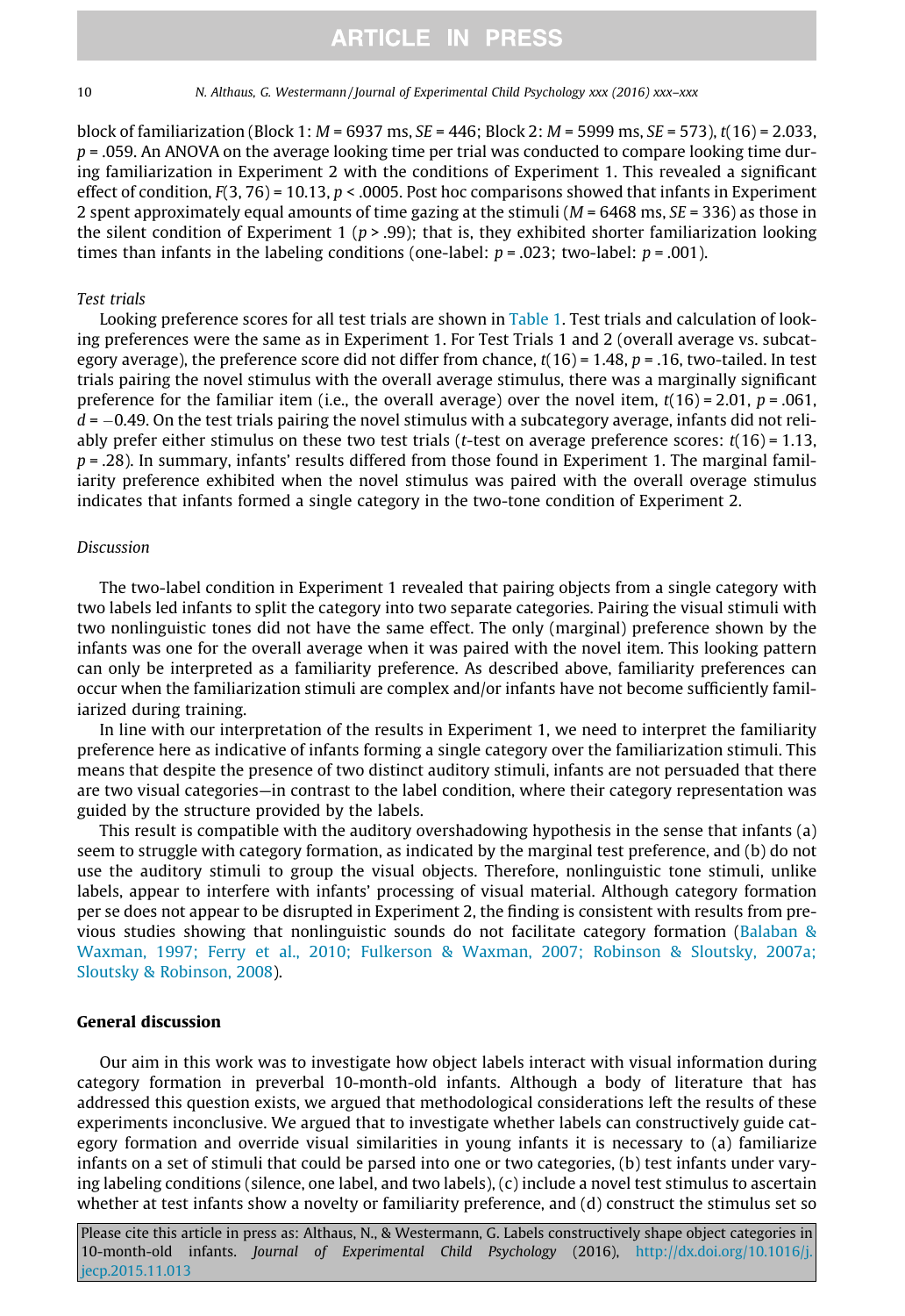that the effects of labels cannot be explained as processing less visual detail than without labels. We presented a paradigm that incorporates these considerations, familiarizing infants on a stimulus set that could be grouped into one large category or two smaller categories. We found that on presentation in silence or when all objects were paired with the same label, infants formed a single category. In contrast, when half of the objects were paired with one label and the other half were paired with another label, infants formed two separate categories in line with how the objects had been labeled. Conversely, when the objects were paired with nonlinguistic sounds, infants formed a single category but exhibited familiarity preference. In infants at the transition to language, these results present clear evidence that labels interact with nonlinguistic information to constructively shape categories and that these effects are specific to linguistic labels and do not extend to nonspeech sounds.

The results of our experiments reconcile arguments that sounds act to overshadow visual processing and that labels have a constructive effect on category formation. The results of Experiment 2 suggest that nonlinguistic tones indeed interfere with visual processing so that infants did not form a category in the tone condition, whereas in silence they did. However, whereas [Sloutsky and](#page-12-0) [Napolitano \(2003\) and Sloutsky and Robinson \(2008\)](#page-12-0) argued that labels merely interfere less with visual processing than nonlinguistic sounds but contribute nothing to category formation, our Experiment 1 clearly shows that labels do in fact constructively affect categorization. Therefore, depending on their nature, auditory signals can both interfere with and shape visual categories. Furthermore, recent results also indicate that the temporal relationship between presentation of visual and auditory stimuli matters so that interference is especially strong when visual and auditory stimuli have a common onset [\(Althaus & Plunkett, 2015](#page-11-0)).

Some authors have discussed the role of labels in terms of whether they function as features that increase similarity between objects in a bottom-up manner ([Gliozzi et al., 2009; Sloutsky et al., 2001\)](#page-11-0) or whether they act in a referential manner, serving as ''names" [\(Waxman & Gelman, 2009\)](#page-12-0). [Waxman](#page-12-0) [and Markow \(1995\)](#page-12-0) described the role of labels as ''invitations to form categories" by highlighting common visual features, suggesting a top-down role for labels. Likewise, [Waxman and Gelman](#page-12-0) [\(2009\)](#page-12-0) argued that words are ''referential" in nature and, as such, are more than associates or perceptual features. [Gliozzi and colleagues \(2009\)](#page-11-0), in contrast, demonstrated that even results such as those presented by [Plunkett and colleagues \(2008\),](#page-12-0) which show a change in category formation based on label–object correlations, can be simulated with a connectionist model that treats labels as features.

In our study, labeling caused infants to use more restrictive criteria for a classification of two items as ''similar," effectively producing two smaller categories. The label, therefore, serves not so much as a mere additional feature but instead as a feature that modulates the way in which visual features are used. As such, our interpretation of the labels' role is somewhere between the extremes of ''labels as features" and ''labels as names"; labeling has a supervisory function in the sense that it modulates the processing of similarity, but whether this is enough to establish a ''referential" relationship between the labels and objects in these infants at just 10 months of age remains open. This interpretation is in line with recent computational models ([Althaus & Mareschal, 2013; Westermann & Mareschal, 2014\)](#page-11-0) that simulate the role of words in the context of categorization. [Althaus and Mareschal \(2013\)](#page-11-0) demonstrated how early interactions between word learning and learning about objects led to improved category representations compared with isolated learning, without labels explicitly acting as supervisory signals. The model by [Westermann and Mareschal \(2014\)](#page-12-0) shows how labels can affect the similarity relations between objects in a top-down manner by warping the perceptual similarity space to increase perceptual distance between objects that have different labels. Such a mechanism could also account for the results presented here.

Our findings fit well with recent theories about interactions of language with other domains. Although the strong Whorfian hypothesis of linguistic determinism ([Whorf, 1956\)](#page-12-0) has been largely discounted over the last few decades, newer research is gradually establishing links between language processing and perception or cognition in adult processing ([Boroditsky, 2001; Lupyan, 2008a, 2008b;](#page-11-0) [Lupyan, Rakison, & McClelland, 2007\)](#page-11-0). In particular, the ''label feedback hypothesis" ([Lupyan, 2012\)](#page-11-0) suggests that language modulates cognitive processes, for example, benefitting visual search or recognition memory [\(Lupyan, 2008a, 2008b\)](#page-11-0). It seems likely that the effects we observe in the experiments presented here reflect early stages of these interactions between language and cognition.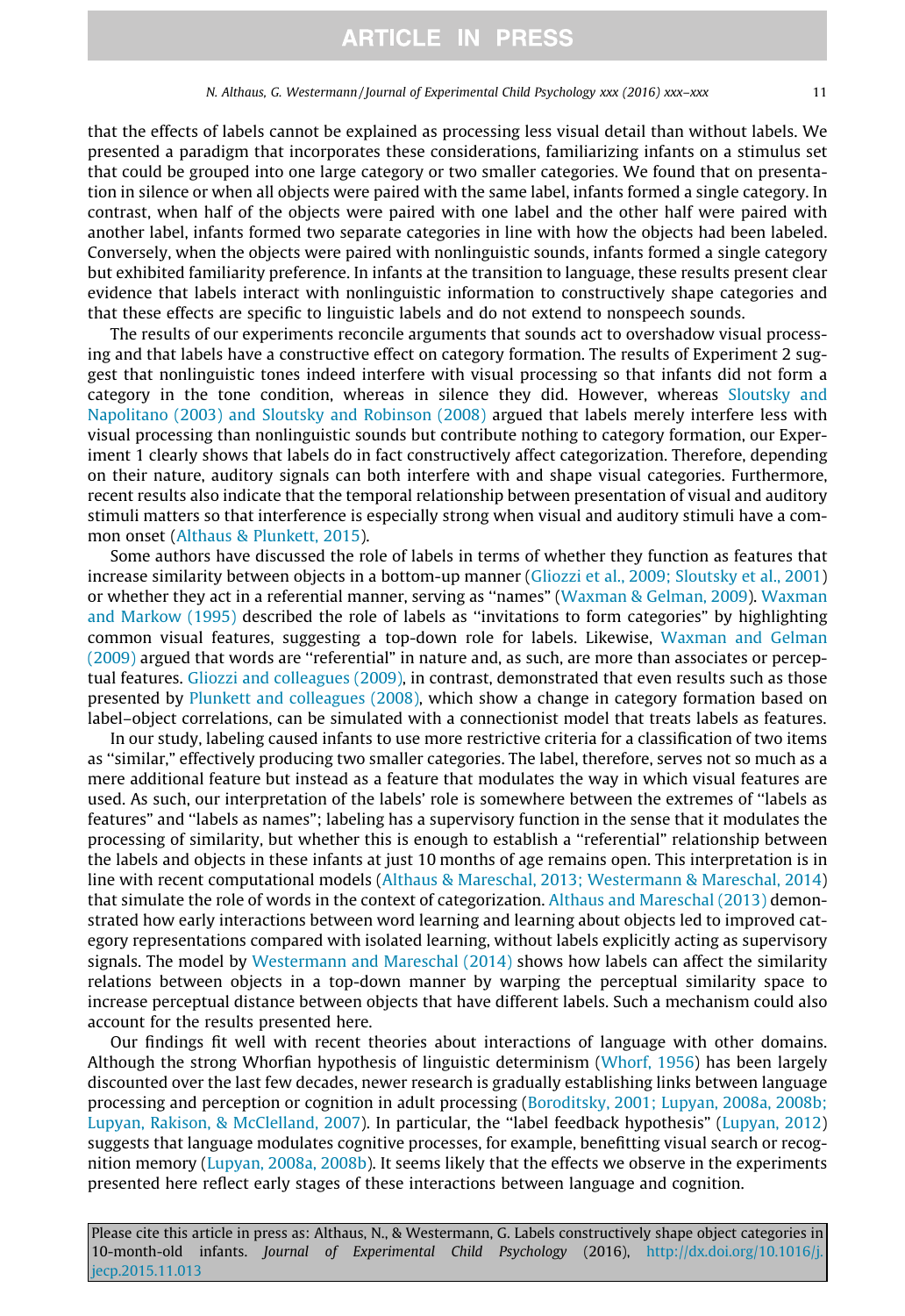<span id="page-11-0"></span>12 N. Althaus, G. Westermann / Journal of Experimental Child Psychology xxx (2016) xxx–xxx

To summarize, the experiments presented in this article show that labels have a constructive impact on category formation in preverbal infants; when a set of objects is accompanied by labels, 10-month-old infants adapt their category structure in correspondence to how the objects are labeled. This ability necessitates a deeper processing of objects when they are paired with labels than when they are presented in silence, with different labels highlighting visual differences between objects. Our results further indicate that the effect of labels is not merely to enhance attention but that it is also a constructive process in the sense that infants' categorization behavior was contingent on the number of labels they heard and that infants aligned their categories with the labels. Object labels, thus, are powerful stimuli that are able to direct infants' attention to different visual dimensions in the construction of visual categories.

# Acknowledgments

This work was supported by Economic and Social Research Council UK Grant RES-000-22-3394 awarded to Gert Westermann. We are grateful to the parents and infants who took part in this study.

#### References

- [Althaus, N., & Mareschal, D. \(2013\). Modeling cross-modal interactions in early word learning.](http://refhub.elsevier.com/S0022-0965(15)00289-1/h0005) IEEE Transactions on Autonomous [Mental Development, 5](http://refhub.elsevier.com/S0022-0965(15)00289-1/h0005), 288–297.
- [Althaus, N., & Mareschal, D. \(2014\). Labels direct infants' attention to commonalities during novel category learning.](http://refhub.elsevier.com/S0022-0965(15)00289-1/h0010) PLoS One, 9 [\(7\), e99670.](http://refhub.elsevier.com/S0022-0965(15)00289-1/h0010)
- [Althaus, N., & Plunkett, K. \(2015\). Timing matters: The impact of label synchrony on infant categorisation.](http://refhub.elsevier.com/S0022-0965(15)00289-1/h0015) Cognition, 139, 1–9.

[Balaban, M. T., & Waxman, S. R. \(1997\). Do words facilitate object categorization in 9-month-old infants?](http://refhub.elsevier.com/S0022-0965(15)00289-1/h0020) Journal of Experimental [Child Psychology, 64](http://refhub.elsevier.com/S0022-0965(15)00289-1/h0020), 3–26.

[Baldwin, D., & Markman, E. \(1989\). Establishing word–object relations: A first step.](http://refhub.elsevier.com/S0022-0965(15)00289-1/h0025) Child Development, 60, 381–398.

[Baumgartner, H. A., & Oakes, L. M. \(2011\). Infants' developing sensitivity to object function: Attention to features and feature](http://refhub.elsevier.com/S0022-0965(15)00289-1/h0030) correlations. [Journal of Cognition and Development, 12](http://refhub.elsevier.com/S0022-0965(15)00289-1/h0030), 275–298.

[Behl-Chadha, G. \(1996\). Basic-level and superordinate-like categorical representations in early infancy.](http://refhub.elsevier.com/S0022-0965(15)00289-1/h0035) Cognition, 60, 105–141. [Booth, A. E., & Waxman, S. \(2002\). Object names and object functions serve as cues to categories for infants.](http://refhub.elsevier.com/S0022-0965(15)00289-1/h0040) Developmental [Psychology, 38](http://refhub.elsevier.com/S0022-0965(15)00289-1/h0040), 948–957.

[Boroditsky, L. \(2001\). Does language shape thought? Mandarin and English speakers' conceptions of time.](http://refhub.elsevier.com/S0022-0965(15)00289-1/h0045) Cognitive Psychology, 43[, 1–22.](http://refhub.elsevier.com/S0022-0965(15)00289-1/h0045)

[Burnham, D. K., Vignes, G., & Ihsen, E. \(1988\). The effect of movement on infants' memory for visual compounds.](http://refhub.elsevier.com/S0022-0965(15)00289-1/h0050) British Journal [of Developmental Psychology, 6](http://refhub.elsevier.com/S0022-0965(15)00289-1/h0050), 351–360.

[Cohen, L. B. \(2004\). Uses and misuses of habituation and related preference paradigms.](http://refhub.elsevier.com/S0022-0965(15)00289-1/h0055) Infant and Child Development, 13, [349–352.](http://refhub.elsevier.com/S0022-0965(15)00289-1/h0055)

[Cohen, L. B., Chaput, H. H., & Cashon, C. H. \(2002\). A constructivist model of infant cognition.](http://refhub.elsevier.com/S0022-0965(15)00289-1/h0060) Cognitive Development, 17, [1323–1343](http://refhub.elsevier.com/S0022-0965(15)00289-1/h0060).

[Dewar, K., & Xu, F. \(2007\). Do 9-month-old infants expect distinct words to refer to kinds?](http://refhub.elsevier.com/S0022-0965(15)00289-1/h0065) Developmental Psychology, 43, [1227–1238](http://refhub.elsevier.com/S0022-0965(15)00289-1/h0065).

[Dewar, K., & Xu, F. \(2009\). Do early nouns refer to kinds or distinct shapes? Evidence from 10-month-old infants.](http://refhub.elsevier.com/S0022-0965(15)00289-1/h0070) Psychological [Science, 20](http://refhub.elsevier.com/S0022-0965(15)00289-1/h0070), 252–257.

[Fantz, R. L. \(1964\). Visual experience in infants: Decreased attention to familiar patterns relative to novel ones.](http://refhub.elsevier.com/S0022-0965(15)00289-1/h0075) Science, 146, [668–670](http://refhub.elsevier.com/S0022-0965(15)00289-1/h0075).

[Ferry, A. L., Hespos, S. J., & Waxman, S. R. \(2010\). Categorization in 3- and 4-month-old infants: An advantage of words over](http://refhub.elsevier.com/S0022-0965(15)00289-1/h0080) tones. [Child Development, 81](http://refhub.elsevier.com/S0022-0965(15)00289-1/h0080), 472–479.

[French, R. M., Mareschal, D., Mermillod, M., & Quinn, P. C. \(2004\). The role of bottom-up processing in perceptual categorization](http://refhub.elsevier.com/S0022-0965(15)00289-1/h0085) [by 3- to 4-month-old infants: Simulations and data.](http://refhub.elsevier.com/S0022-0965(15)00289-1/h0085) Journal of Experimental Psychology: General, 133, 382–397.

[Fulkerson, A. L., & Waxman, S. R. \(2007\). Words \(but not tones\) facilitate object categorization: Evidence from 6- and 12-month](http://refhub.elsevier.com/S0022-0965(15)00289-1/h0090)olds. [Cognition, 105](http://refhub.elsevier.com/S0022-0965(15)00289-1/h0090), 218–228.

[Gliozzi, V., Mayor, J., Hu, J. F., & Plunkett, K. \(2009\). Labels as features \(not names\) for infant categorization: A](http://refhub.elsevier.com/S0022-0965(15)00289-1/h9000) [neurocomputational approach.](http://refhub.elsevier.com/S0022-0965(15)00289-1/h9000) Cognitive Science, 33(4), 709–738.

[Graham, S. A., Kilbreath, C. S., & Welder, A. N. \(2004\). Thirteen-month-olds rely on shared labels and shape similarity for](http://refhub.elsevier.com/S0022-0965(15)00289-1/h0095) inductive inferences. [Child Development, 75](http://refhub.elsevier.com/S0022-0965(15)00289-1/h0095), 409–427.

[Hunter, M. A., Ames, E. W., & Koopman, R. \(1983\). Effects of stimulus complexity and familiarization time on infant preferences](http://refhub.elsevier.com/S0022-0965(15)00289-1/h0100) [for novel and familiar stimuli.](http://refhub.elsevier.com/S0022-0965(15)00289-1/h0100) Developmental Psychology, 19, 338–352.

[Lupyan, G. \(2008a\). From chair to ''chair": A representational shift account of object labeling effects on memory.](http://refhub.elsevier.com/S0022-0965(15)00289-1/h0105) Journal of [Experimental Psychology: General, 137](http://refhub.elsevier.com/S0022-0965(15)00289-1/h0105), 348–369.

[Lupyan, G. \(2008b\). The conceptual grouping effect: Categories matter \(and named categories matter more\).](http://refhub.elsevier.com/S0022-0965(15)00289-1/h0110) Cognition, 108, [566–577.](http://refhub.elsevier.com/S0022-0965(15)00289-1/h0110)

Lupyan, G. (2012). Linguistically modulated perception and cognition: The label-feedback hypothesis. Frontiers in Psychology, 3. [http://dx.doi.org/10.3389/fpsyg.2012.00054.](http://dx.doi.org/10.3389/fpsyg.2012.00054)

[Lupyan, G., Rakison, D. H., & McClelland, J. L. \(2007\). Language is not just for talking: Redundant labels facilitate learning of novel](http://refhub.elsevier.com/S0022-0965(15)00289-1/h0120) categories. [Psychological Science, 18](http://refhub.elsevier.com/S0022-0965(15)00289-1/h0120), 1077–1083.